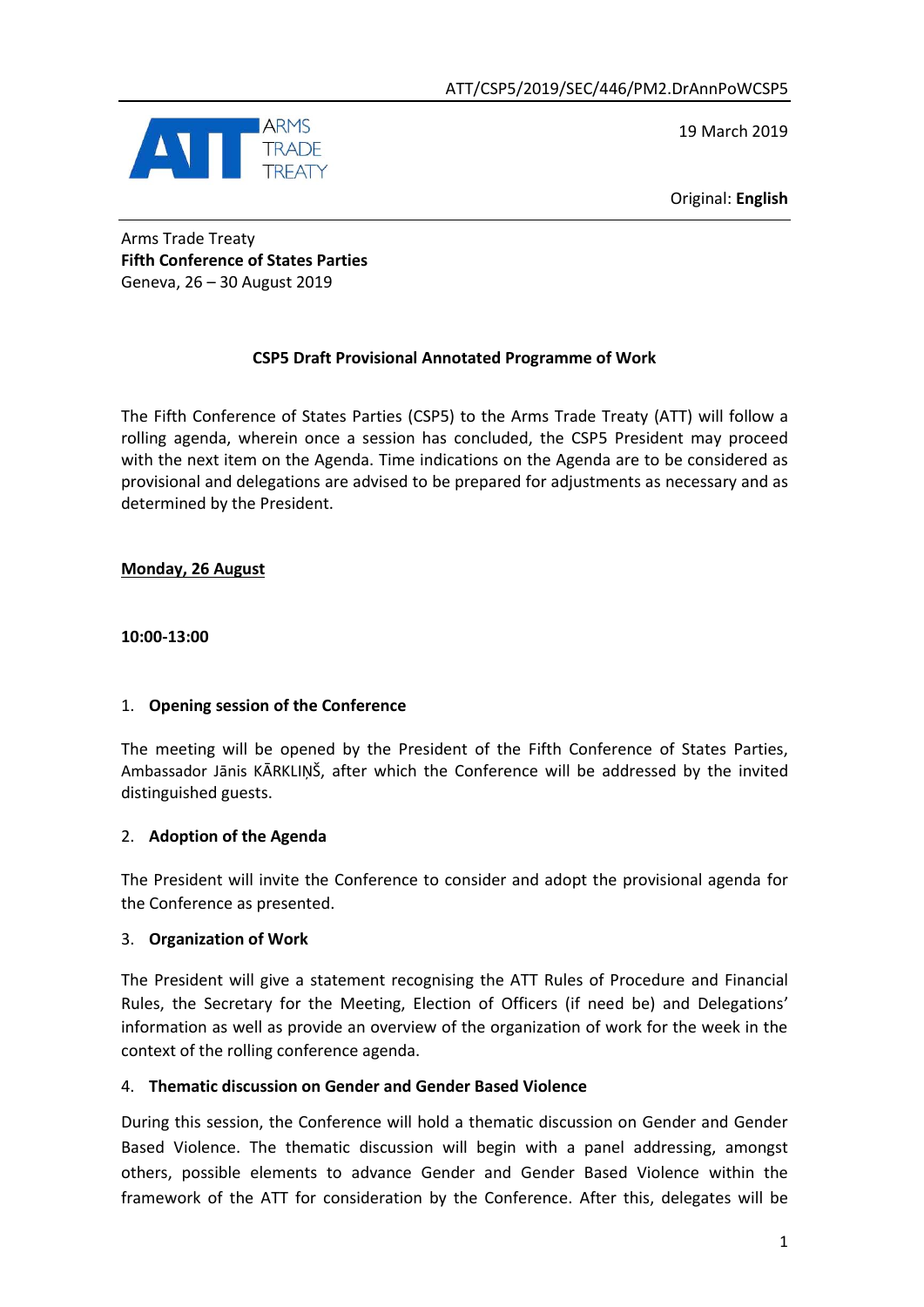invited to participate in the thematic discussion through statements and questions to panelists.

### **15:00-18:00**

### 5. **General Debate**

During this session, delegations (States Parties, Signatory States and other Observer States) will be invited to deliver statements of a general nature. International and regional organisations as well as representatives of civil society and industry will also be welcome to deliver general statements. For time management purposes, all statements in this session will be limited to a maximum of four minutes.

### **15:00-18:00**

#### **18:30-20:00**

Reception will be hosted by Latvia, the Presiding State.

### **Tuesday, 27 August**

### **10:00 – 13:00**

### **General Debate, cont'd**

The General debate will continue with statements limited to a maximum of four minutes per State Party, Signatory State, Observer State, international organisation, regional organisation, civil society and industry representative.

### **15:00 – 18:00**

#### 6. **Treaty Implementation**

In accordance with Art 17 (4) of the Treaty, during this session the Conference will be invited to exchange views on Treaty implementation including aspects related to the establishment of national control systems, interagency cooperation, treaty prohibitions, export and export assessments, diversion, transit and transshipment and record keeping.

The Chair (supported by Facilitators) of the Working Group on Effective Treaty Implementation will be invited to present to the Conference a report on the work conducted by the Working Group in the intersessional period between the Fourth Conference of States Parties and the Fifth Conference of States Parties. The Working Group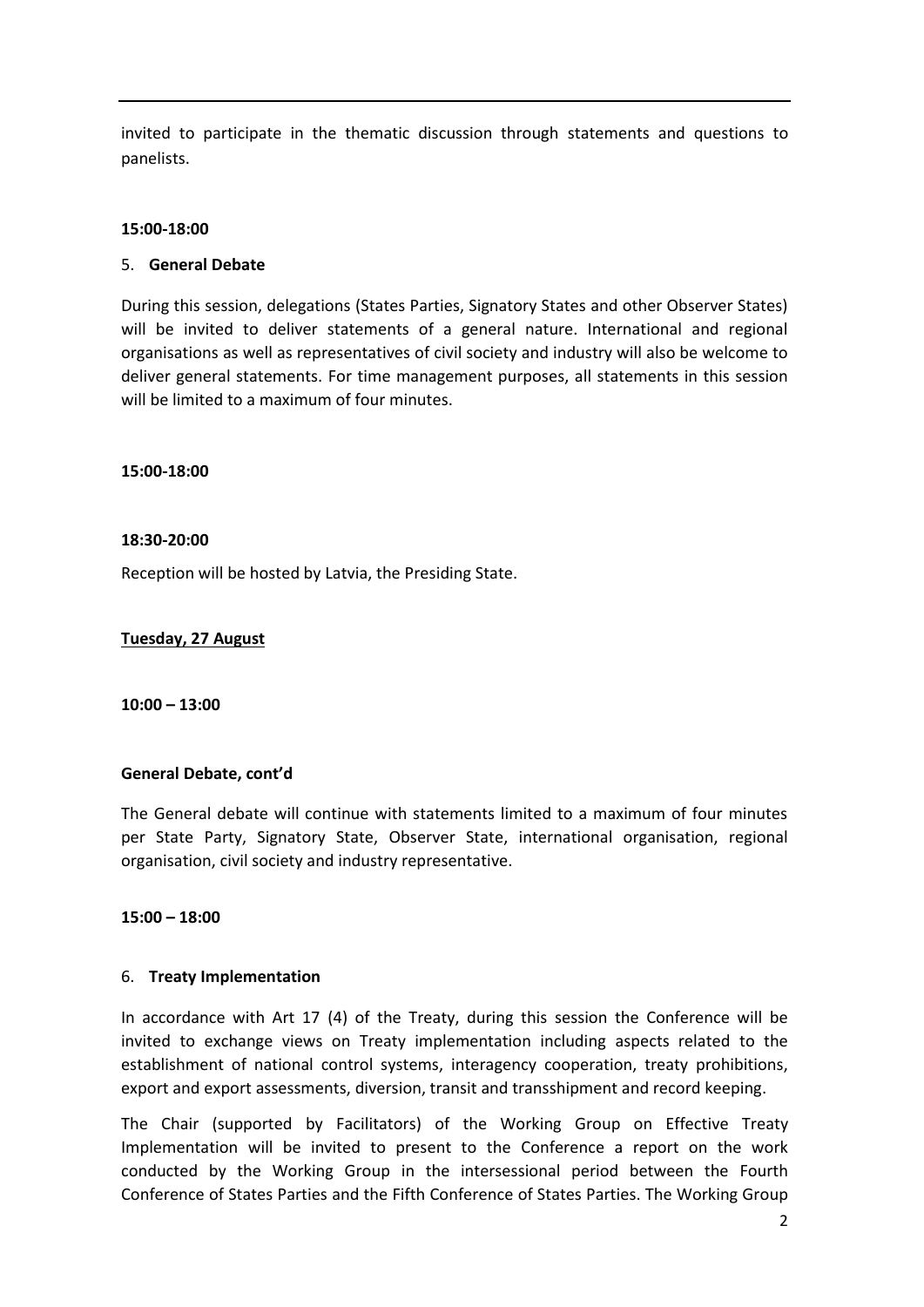report will, amongst others, put forward proposals on how the Treaty implementation work could be structured and carried out in the period after the Fifth Conference of States Parties.

## **Wednesday, 28 August**

## **10:00 – 13:00**

## 7. **Transparency and Reporting**

During this session the Conference will consider matters pertaining to the Treaty's transparency and reporting obligations. The session will commence with the ATT Secretariat overview presentation on the current status of reporting under the Treaty.

After this, the President will invite the Co-chairs of the Working Group on Transparency and Reporting to provide a report to the Conference on the status of work conducted by the Working Group in the intersessional period, including proposals on how the Treaty transparency and reporting work could be structured in the period after the Fifth Conference of States Parties. This will be followed by States Parties' exchange of views on transparency and reporting and sharing of experiences on reporting under the Treaty thus far.

## **15:00 – 18:00**

## 8. **Treaty Universalization**

Pursuant to Art 17(4) of the Treaty, the Conference will be invited to exchange views on Treaty universalization, starting with the ATT Secretariat overview presentation on the status of ATT participation. The Co-chairs of the Working Group on Treaty Universalization will provide a report to the Conference on the status of work conducted by the Working Group in the intersessional period and making proposals on universalization activities that could be considered for implementation and those for further discussion in the period after the Fifth Conference of States Parties.

## **Thursday, 29 August**

## **10:00 – 13:00**

## 9. **International Assistance**

During this session, the Conference will exchange views on international assistance including requests and offers for international assistance as presented by States Parties. Subsequent to this, the President will invite the Chairman of the Voluntary Trust Fund (VTF) Selection Committee to provide a report on the status of operation of the VTF including an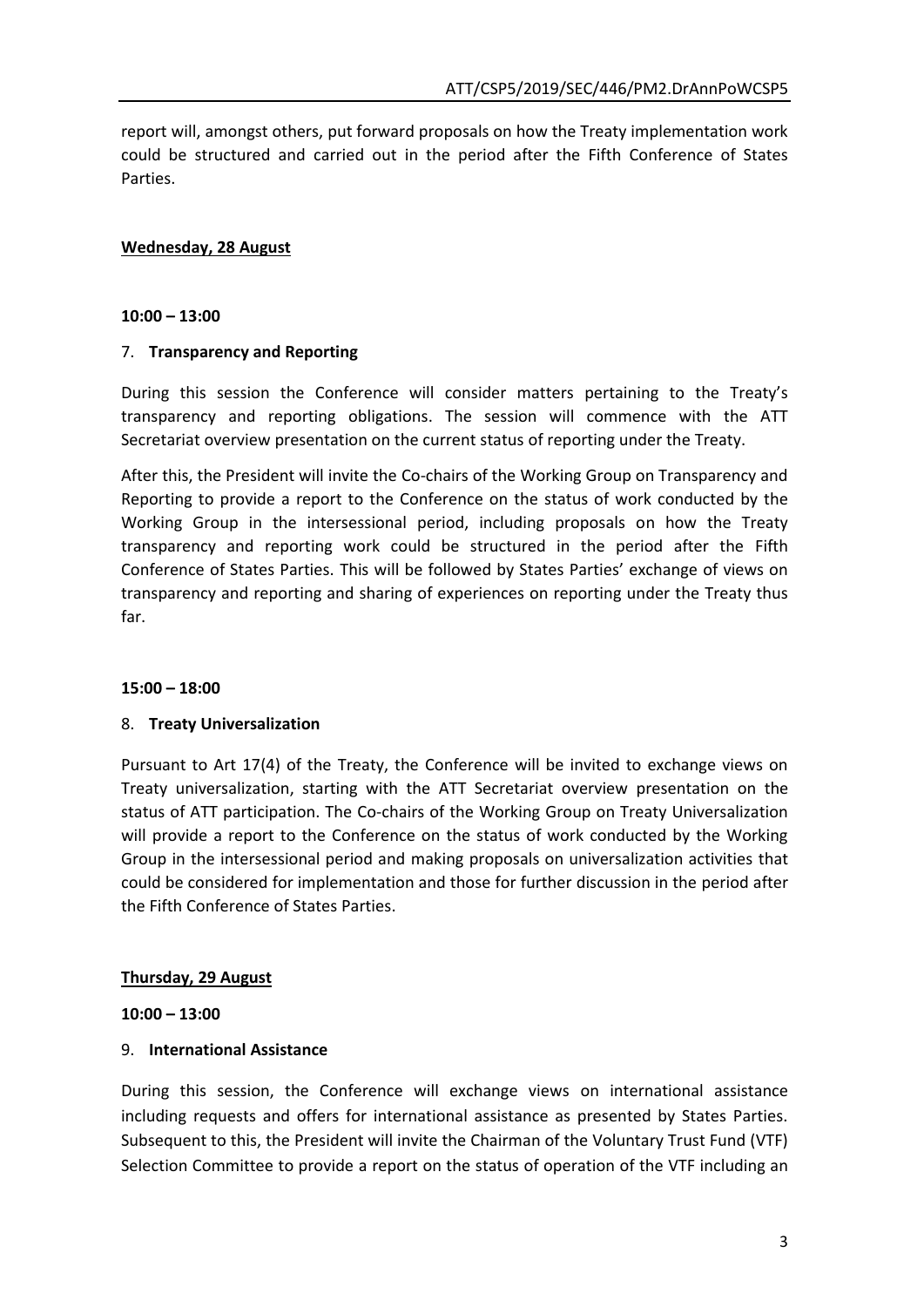update on the funded Treaty implementation projects as well as any other proposal for improvement of the VTF work in the period after the Fifth Conference of States Parties.

Furthermore, the Management Committee and the ATT Secretariat will be invited to provide a report on the status of operation of the ATT Sponsorship Programme and present to the Conference the elaborated draft protocols (administrative guidelines) to govern the administration of the sponsorship programme including a protocol to guide the selection process. After this, participants will be invited to express their views on the administration of the programme.

## **15:00 – 18:00**

## 10. **Matters pertaining to the Secretariat**

During this session, the Conference will consider the ATT Secretariat's and the Management Committee's reports pertaining to their operations in the period under review including any recommendations by the ATT Secretariat and the Management Committee. Furthermore, the Conference will consider and adopt the ATT Secretariat budget for the financial year 2020.

## 11. **Matters pertaining to Financial Contributions**

During this session, the Conference will exchange views on how the status of financial contributions to the ATT budget could be improved. The Management Committee will be invited by the President to present its report to the Conference on tasks assigned to it by CSP4 on financial contributions.

## **Friday, 30 August**

## **10:00 – 13:00**

## 12. **Matters pertaining to the Sixth Conference of States Parties (CSP6)**.

During this session, the Conference will consider the following matters:

- a. Preparations for the Sixth Conference of States Parties (CSP6) including the adoption of the budget for the next ordinary session in accordance with Article 17(3) of the Treaty.
- b. Election of the President and Vice Presidents of CSP6 in accordance with Rule 9(1) of the ATT Rules of Procedure.
- c. Establishment of any subsidiary bodies as may be necessary to improve the functioning of the Treaty in accordance with Article 17 (4) (f) of the Treaty.